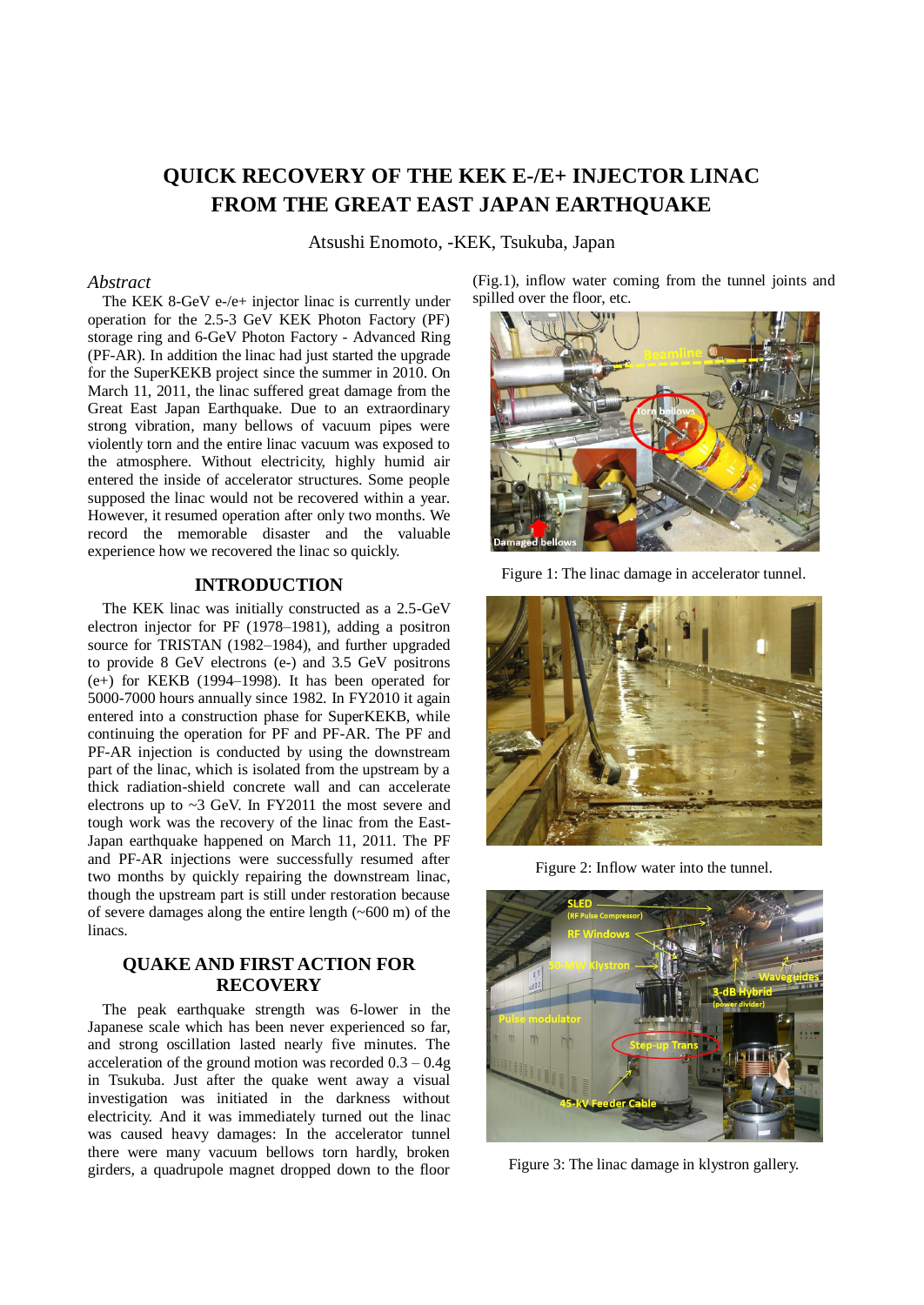The damages were found more as the investigation went on; and, the mostly feared thing was that  $\sim$ 240 pieces of accelerator sections in the tunnel were supposed to be damaged because they were purged to a very humid atmosphere under the non-ventilated condition with inflow water. The high-gradient performance of accelerator guides might be degraded if inner surface becomes eroded; in a worst-case situation, they might be unusable if metallic dusts flying from torn bellows enter inside. Therefore, it was an issue of vital importance that the atmosphere inside the accelerator guides was evacuated as soon as possible. Taking account of this concern, the following procedures were introduced:

(1) The first action was, for all of the accelerator guides, to make "nitrogen purge" (to purge wet atmosphere inside accelerator by dry nitrogen).

(2) Recovery of the downstream part was prioritized in order to quickly resume the PF and PF-AR injection.

(3) The remaining part of the linac (the upstream 5 sectors) is then recovered for the SuperKEKB injector by the end of FY 2014.

## **TOWARDS OPERATION**

The next step is to resume the linac operation. The vacuum should be recovered to an operation level (< 10- 4) and the entire beamline must be established. To repair beam position monitors (BPMs) was one of the critical works. The broken bellows were removed using a lathe and new ones were welded. To save time it was carried at KEK workshop. After a performance check the BPMs were incorporated into the beamline. Iterations of vacuum

leak search and its repair were continued. Due to an extended damage of vacuum components, it took one month to fix the downstream 3 sectors. In addition to the vacuum recovery, the accelerator girders were reinforced. The standard accelerator girder mounts four 2-m accelerator sections with service equipment such as waveguides, a vacuum manifold, and a cooling-water header. The net load is  $\sim$ 2 tons. It adopted a quakeabsorbing structure with damper. After the quake, it was found it has a resonance frequency at around 3.5 Hz in longitudinal direction. Since the resonance is supposed to enhance the damage the immediate improvement was required. The girder oscillation is restricted with a massive stopper at the mid-bottom instead of the damper. By the end of April infrastructure necessary for the linac operation was recovered. The inflow water was suppressed by grout injection into the tunnel joints. Then the linac was conditioned with high-power RF up to an operational strength. The PF and PF-AR injections were resumed on May 16 and July 1, respectively..

"Nitrogen replacement" takes the process as follows: After the broken components are replaced, the accelerator is roughly evacuated. When the vacuum pressure can reach  $\sim$  1 Pa, then it is purged with dry nitrogen ( $\sim$ 0.1 MPa  $=$  ~1 atom). Though the linac recovery was prioritized over the other facilities at KEK, it was initiated under the limited condition of infrastructures, such as electricity, compressed air, and cooling water. Nevertheless, it was done within two weeks, since this task was addressed by a support from outside of injector vacuum groups.





Figure 4: A cut-view of 2-m accelerator section. Figure 5: The linac vacuum purge with dry nitrogen.



Figure 6: Accumulation current and rate of the PF storage ring.